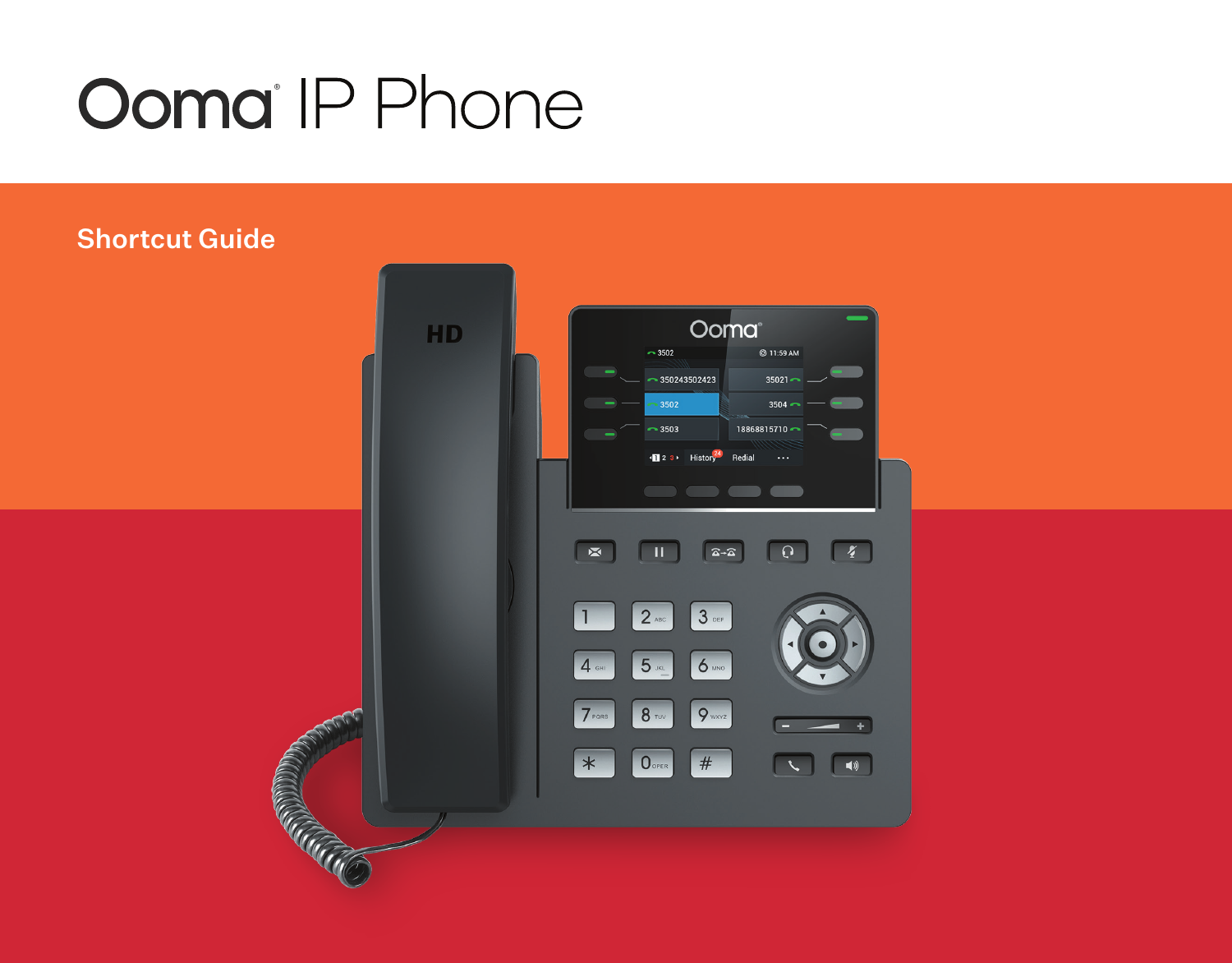## Line Button Status Lights



Unlit The line is available for a new call.

Solid Green The line has an active call.

Slow Flashing Green The line has a call on hold.

Fast Flashing Red The line has an incoming call or call waiting.

## Making Calls

## To an internal extension

Pick up the handset or press the speaker key and dial the extension number.

## To an external number

Pick up the handset or press the **speaker** key and dial 10- or 11-digit phone number.

## To an international number

Pick up the handset or press the speaker key and dial 011, then the country code and phone number

#### To emergency services

Pick up the handset or press the **speaker** key and dial 911.

## Receiving Calls

## Answering a call

Pick up the handset, press the speaker key, press the flashing red Line button, or press the Answer softkey  $\nabla$ when the phone is ringing.

## Answering a call waiting

Press the flashing red Line button or the Answer softkey  $\nabla$ when you hear the call waiting beep.

#### Sending a ringing call to voicemail

Press the Reject softkey  $\Box$ .

## Ending Calls

## One call in progress

If the call is active, hang up the handset, or press the speaker key or press the EndCall softkey  $\lceil \cdot \rceil$ .

If the call is on hold, take the call off hold, then press the EndCall softkey  $\boxed{\neg}$ .

## Multiple calls in progress

Use the Up and Down keys to select the call you wish to end, then press the **EndCall** softkey  $\Box$ .

## Placing Calls on Hold

## Putting a call on hold

Press the Hold key or the Hold softkey  $\blacksquare$  to place a call on hold.

Press the Hold key or the Resume softkey  $\mathbf{F}$  to retrieve a held call.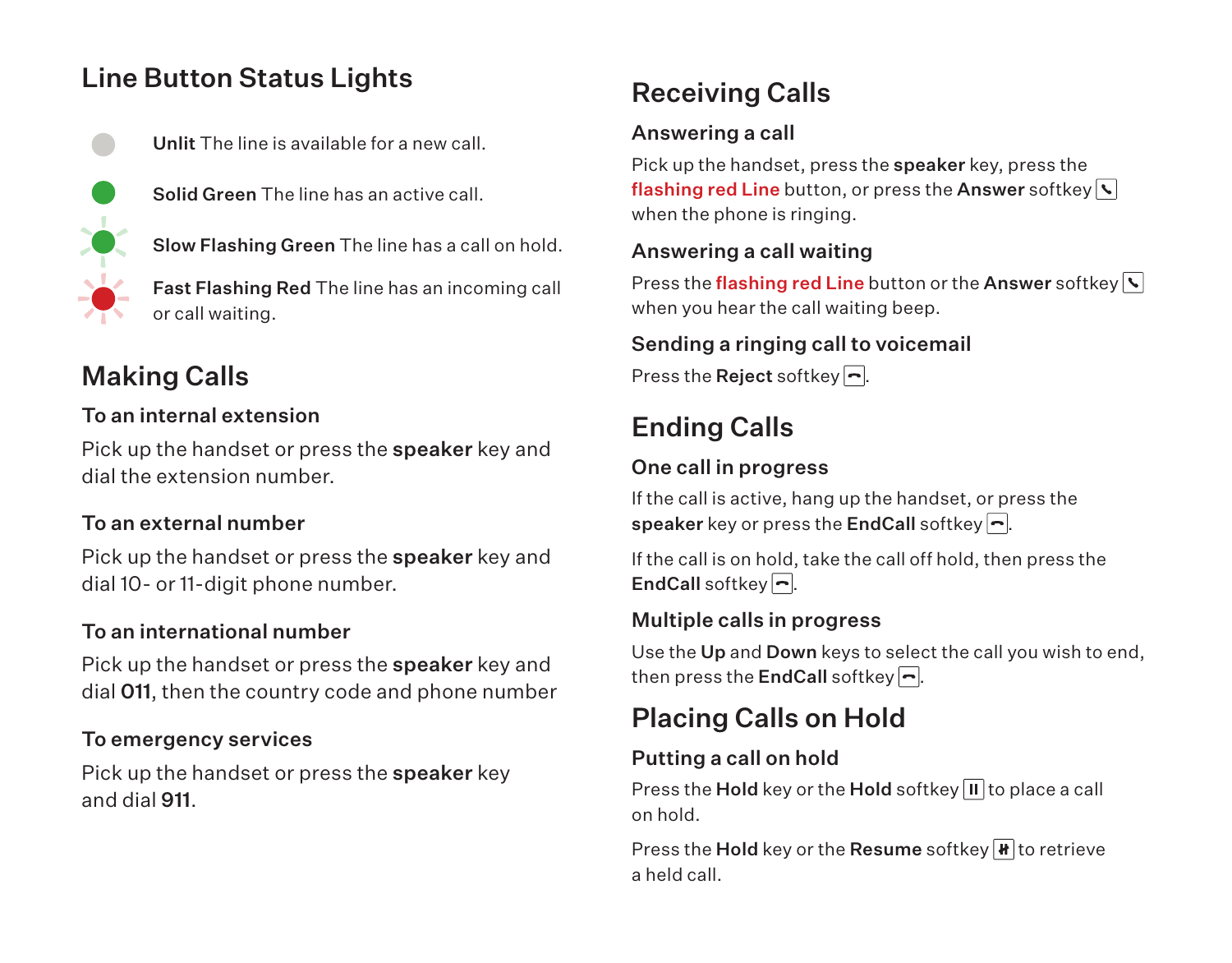#### Placing a new call with an active call

Press an available Line key and dial the new phone number.

## Switching between held calls

Press the corresponding Line key to retrieve the held call. The current active call is automatically put on hold. You can also use the Up and Down keys to select the call you wish to retrieve, then press the Resume softkey  $\mathbf{H}$ .

## View details of calls in progress

Use the Up or Down arrow keys to see phone numbers for each currently active or held call.

## Three-Way Conferencing

## Starting a conference call

Press the **Invite** softkey  $\blacktriangleright$  to place the active call on hold. Dial the second internal or external number you wish to call. Press the **Conference** softkey  $\mathbb{R}$  when the second party answers to conference the two calls together.

## Stopping a conference call

Press the Conference Info softkey **1**. Use the Up and Down keys to select the call you wish to drop and then press the Kick softkey  $\overline{\mathbf{2}}$ .

## Transferring Calls

## Blind transfer (one-step)

Press the Transfer key  $\mathbf{F} \cdot \mathbf{F}$  to place the call on hold. Dial the transfer number, then press the Transfer key again to complete the transfer.

## Attended transfer (two-step)

Press the Transfer key  $\mathbf{P} \cdot \mathbf{P}$  to place the call on hold. Dial the transfer number and wait until the second party answers, then press the Transfer key when ready to complete the transfer.

#### Transfer to a user extension's voicemail

Press the Transfer key  $\mathbf{F} \cdot \mathbf{F}$  to place the call on hold, dial \*\* followed by the extension number. Press the Transfer key again to complete the transfer.

## Call park

Press the Transfer key  $\mathbf{F} \cdot \mathbf{F}$  to place the call on hold. Dial \*41, followed by the desired parking spot number and then press the Transfer key again.

To retrieve a call, dial \*41, followed by the parking spot number and then the Send key  $\sqrt{s}$ .

NOTE: the parking spot number can be any number between 1-4 digits and must be used to retrieve the call.

## Call Forwarding

## Turn on call forwarding

Pick up the phone and dial \*72. Wait for the prompt, and then dial the phone number that will receive forwarded calls followed by #. The system will confirm the number you have entered.

## Disable call forwarding

Pick up the phone and dial \*73. Wait for the confirmation prompt.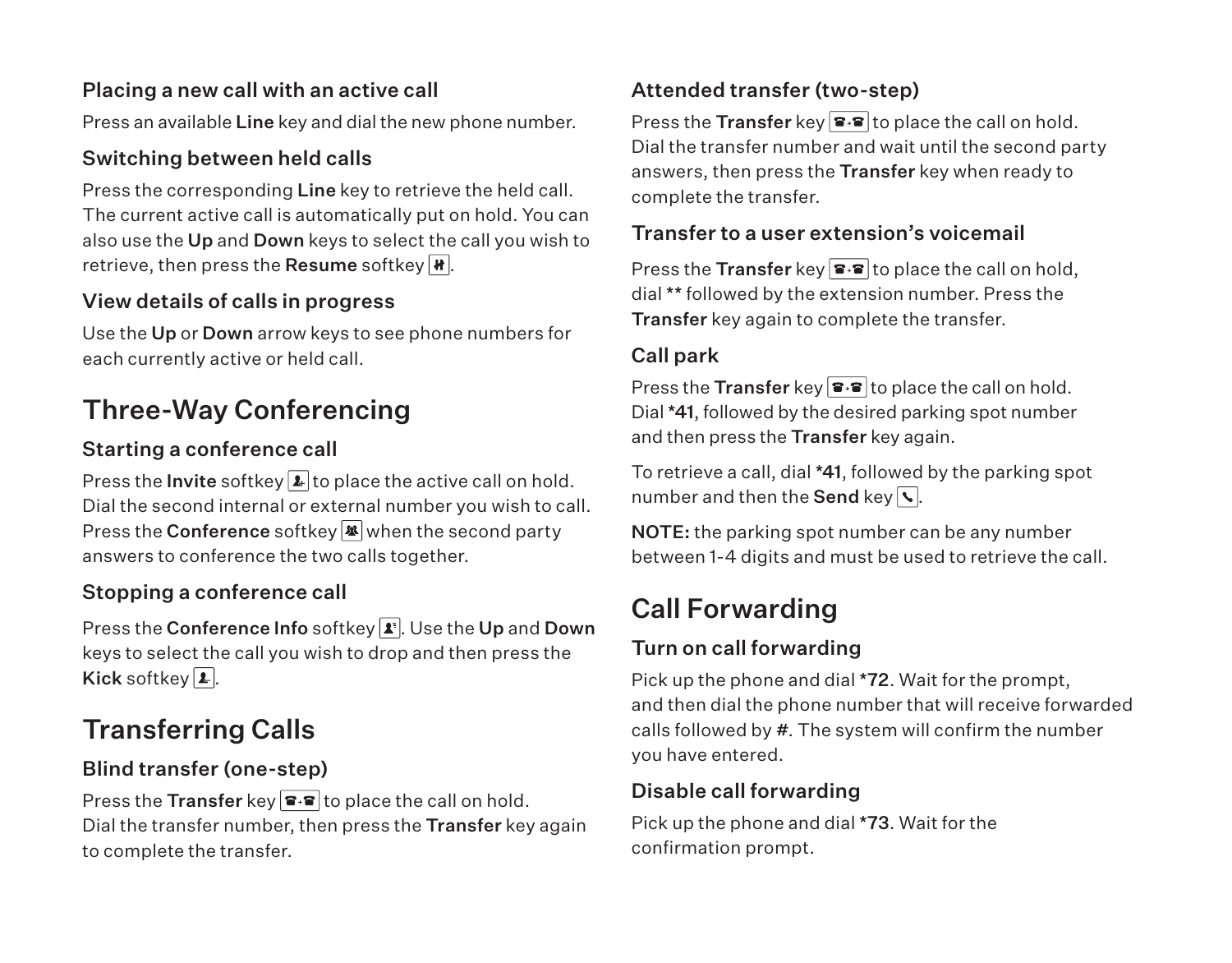## Accessing and Updating Voicemail

#### Listening to voicemail

Press the Message key, and then follow the menu prompts.

#### Recording/updating your greeting

Select Option 5 from the voicemail menu, then select Option 1.

#### Recording/updating your name

Select Option 5 from the voicemail menu, then select Option 2.

#### Changing your PIN

Select Option 5 from the voicemail menu, then select Option 3.



525 Almanor Avenue, Suite 200 Sunnyvale, CA 94085

Learn more at www.ooma.com or call 1-866-939-6662 (US) or 1-877-948-6662 (Canada)

© 2021 Ooma, Inc. All rights reserved. Patent Pending. Ooma, Ooma Telo, Ooma Connect 4G Adapter, Ooma Premier, Ooma HD3 Handset, Ooma Linx, Ooma Home Security, and the Ooma logo are trademarks or service marks of Ooma, Inc. Other company and product names mentioned herein are trademarks of their respective companies. Mention of third-party products is for informational purposes only and constitutes neither an endorsement nor a recommendation. Ooma assumes no responsibility with regard to the performance or use of these products. P/N: 710-0211-100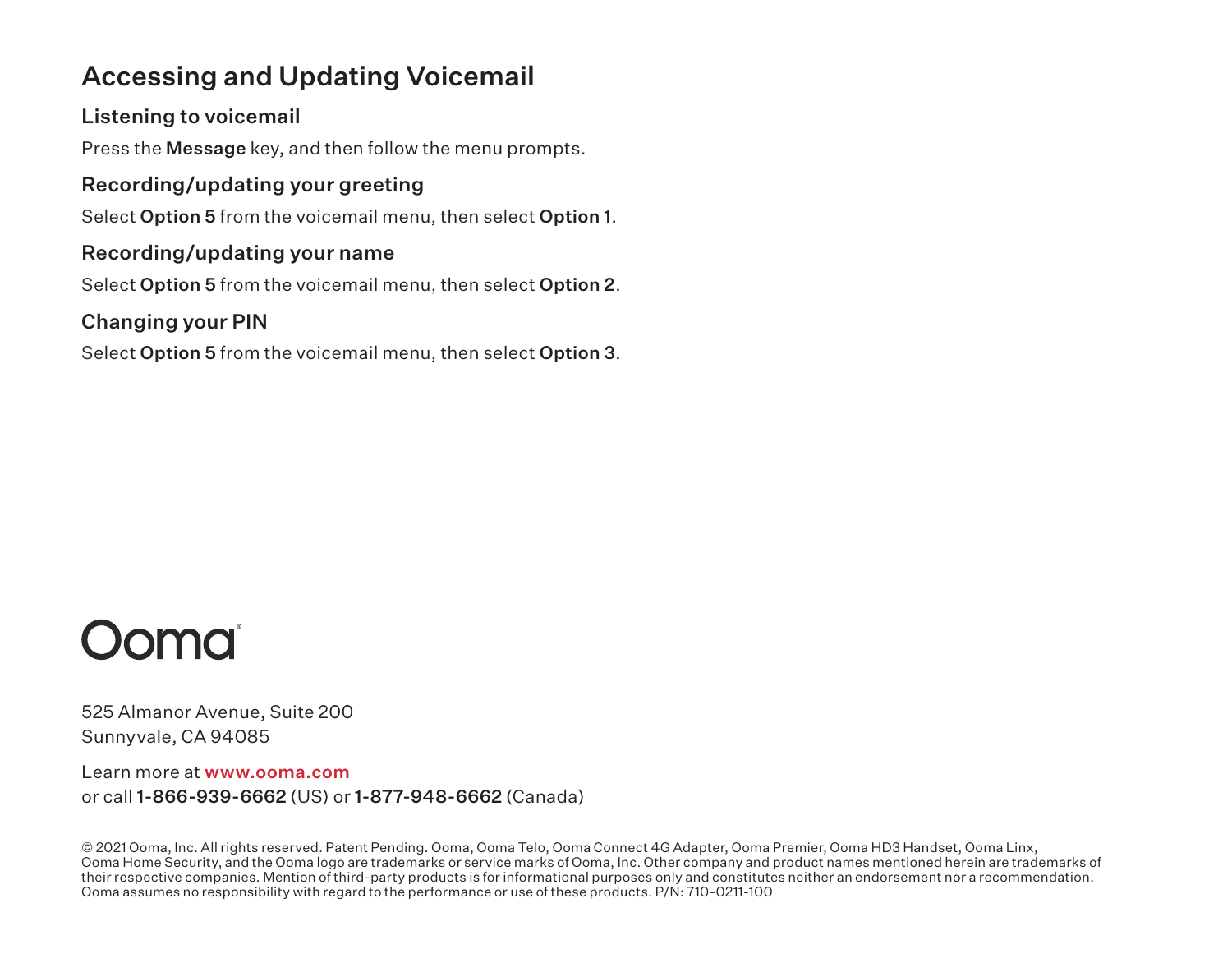# **Ooma** IP Phone

## Guide des raccourcis

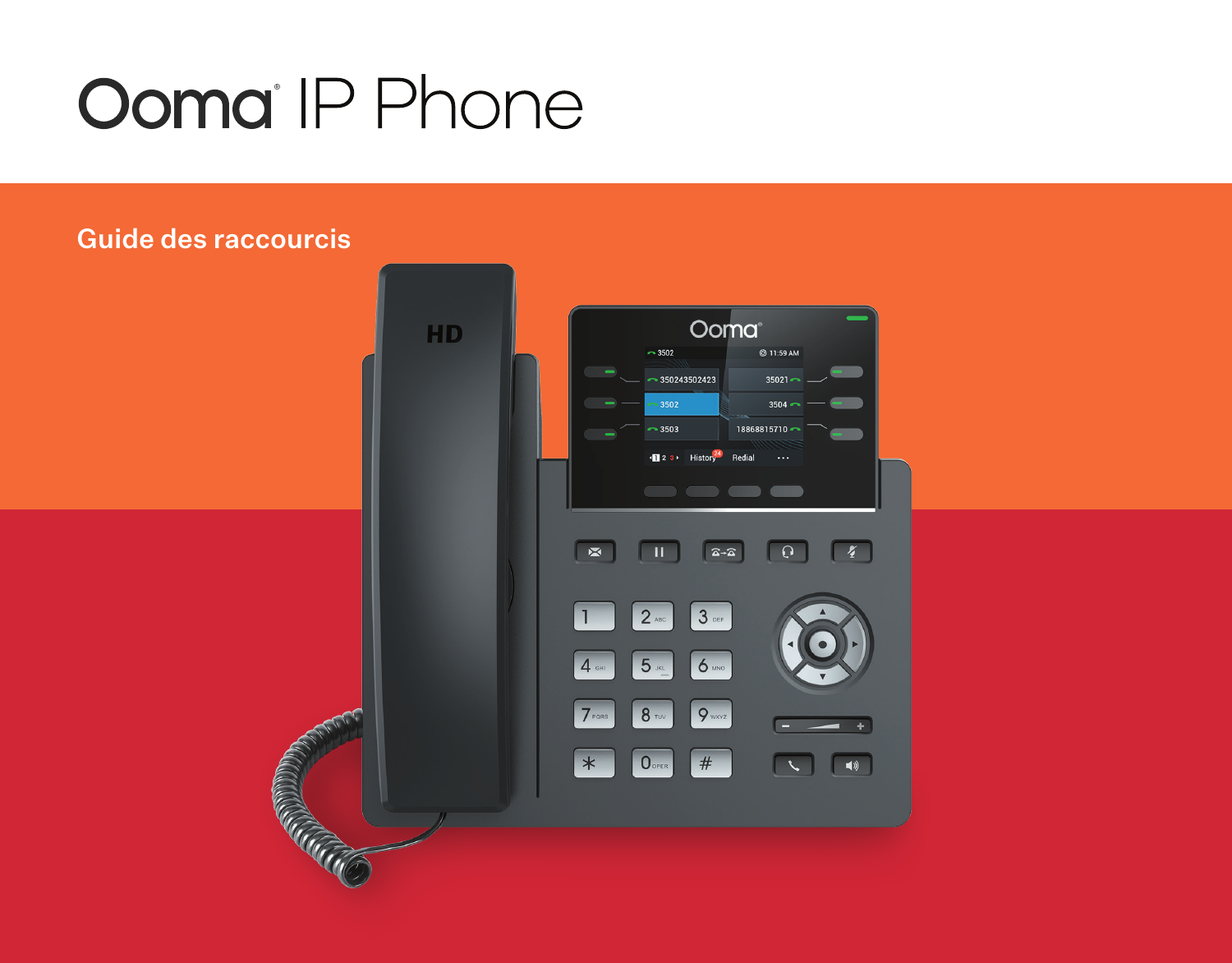## Voyants d'état du bouton de ligne

Éteint Éteint La ligne est disponible pour un nouvel appel.



Vert fixe Il y a un appel actif sur la ligne.



Vert clignotant lentement Il y a un appel en attente sur la ligne.

Rouge clignotant rapidement Il y a un appel entrant ou un appel en attente sur la ligne.

## Passer des appels

## À un poste interne

Décrochez le combiné ou appuyez sur la touche haut-parleur et composez le numéro du poste.

## À un numéro externe

Décrochez le combiné ou appuyez sur la touche haut-parleur et composez le numéro de téléphone à 10 ou 11 chiffres.

## À un numéro international

Décrochez le combiné ou appuyez sur la touche haut-parleur et composez le 011, suivi de l'indicatif du pays et du numéro de téléphone

## Aux services d'urgence

Décrochez le combiné ou appuyez sur la touche haut-parleur et composez le 911.

## Recevoir des appels

## Répondre aux appels

Décrochez le combiné, appuyez sur la touche haut-parleur, appuyez sur le bouton de ligne rouge clignotant ou appuyez sur la touche programmable Answer (Répondre) lorsque le téléphone sonne.

## Répondre à un appel en attente

Appuyez sur le bouton de ligne rouge clignotant ou sur la touche programmable Answer (Répondre) **V**lorsque vous entendez le bip d'appel en attente.

## Envoyer un appel entrant vers la messagerie vocale

Appuyez sur la touche programmable Reject (Rejeter)  $\boxed{\neg}$ .

## Mettre fin à un appel

#### Un appel en cours

Si l'appel est actif, raccrochez le combiné ou appuyez sur la touche haut-parleur ou appuyez sur la touche programmable EndCall (Mettre fin à l'appel) -.

Si l'appel est en attente, reprenez l'appel, puis appuyez sur la touche programmable **EndCall** (Mettre fin à l'appel)  $\left| \right|$ .

## Plusieurs appels en cours

Utilisez les touches du haut et du bas pour choisir l'appel que vous souhaitez terminer, puis appuyez sur la touche programmable **EndCall** (Mettre fin à l'appel)  $\Box$ .

## Mettre des appels en attente

#### Mettre un appel en attente

Appuyez sur la touche Hold (Attente) ou sur la touche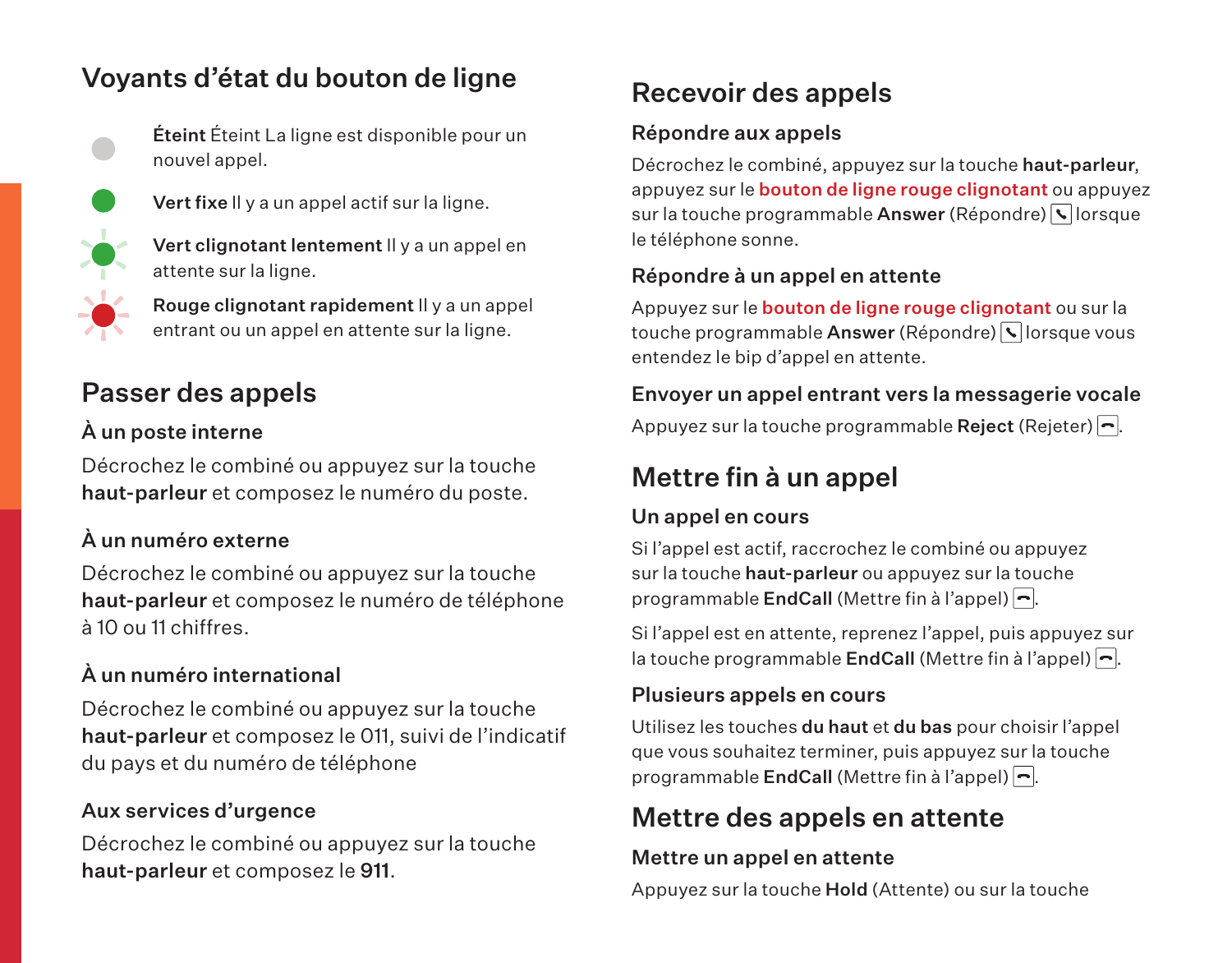programmable Hold (Attente)  $\blacksquare$  mettre un appel en attente.

Appuyez sur la touche Hold (Attente) ou sur la touche programmable Resume (Reprendre)  $\boxed{\text{H}}$  pour reprendre un appel en attente.

#### Passer un nouvel appel avec un appel actif en ligne

Appuyez sur une touche de ligne disponible et composez le nouveau numéro de téléphone.

Appuyez sur la touche de ligne correspondante pour reprendre l'appel en attente. L'appel actuel sera automatiquement mis en attente. Vous pouvez également utiliser les touches du haut et du bas pour choisir l'appel que vous souhaitez reprendre, puis appuyez sur la touche programmable Resume (Reprendre)  $\overline{\mathbf{H}}$ .

#### Afficher les détails des appels en cours

Utilisez les touches fléchées vers le haut ou vers le bas pour afficher les numéros de téléphone de chaque appel en cours ou en attente.

## Conférence à trois

#### Démarrer une conférence téléphonique

Appuyez sur la touche programmable Invite (Inviter)  $\boxed{\mathbf{1}}$ pour mettre l'appel actif en attente. Composez le deuxième numéro interne ou externe que vous souhaitez appeler. Appuyez sur la touche programmable Conference  $(Conférence)$  lorsque le deuxième correspondant répond afin de mettre les deux appels en conférence.

## Arrêter une conférence téléphonique

Appuyez sur la touche programmable Conference Info

(Infos sur la conférence)  $\boxed{\cdot}$ . Utilisez les touches vers le haut et vers le bas pour sélectionner l'appel auquel vous souhaitez mettre fin, puis appuyez sur la touche programmable Kick (Exclure)  $\boxed{1}$ .

## Transférer des appels

## Transfert non supervisé (une étape)

Appuyez sur la touche Transfer (Transfert)  $\boxed{\bullet\bullet}$  pour mettre l'appel en attente. Composez le numéro de transfert, puis appuyez de nouveau sur la touche Transfer (Transfert) pour terminer le transfert.

## Transfert supervisé (en deux étapes)

Appuyez sur la touche Transfer (Transfert)  $\boxed{\bullet\bullet}$  pour mettre l'appel en attente. Composez le numéro de transfert et attendez la réponse du correspondant, puis appuyez sur la touche Transfer (Transfert) lorsque vous êtes prêt à terminer le transfert.

## Transférer vers la messagerie vocale du poste d'un utilisateur

Appuyez sur la touche Transfer (Transfert)  $\blacktriangleright$   $\blacktriangleright$   $\blacktriangleright$   $\blacktriangleright$   $\blacktriangleright$   $\blacktriangleright$   $\blacktriangleright$   $\blacktriangleright$   $\blacktriangleright$   $\blacktriangleright$   $\blacktriangleright$   $\blacktriangleright$   $\blacktriangleright$   $\blacktriangleright$   $\blacktriangleright$   $\blacktriangleright$   $\blacktriangleright$   $\blacktriangleright$   $\blacktriangleright$   $\blacktriangleright$   $\blacktriangleright$   $\blacktriangleright$   $\$ l'appel en attente, composez \*\* suivi du numéro de poste. Appuyez de nouveau sur la touche Transfer (Transfert) pour terminer le transfert.

#### Mise en garde

Appuyez sur la touche Transfer (Transfert)  $\boxed{\bullet\bullet}$  pour mettre l'appel en attente. Composez le \*41, suivi du numéro de mise en attente souhaité, puis appuyez de nouveau sur la touche Transfer (Transfert).

Pour reprendre un appel, composez le \*41, suivi du numéro